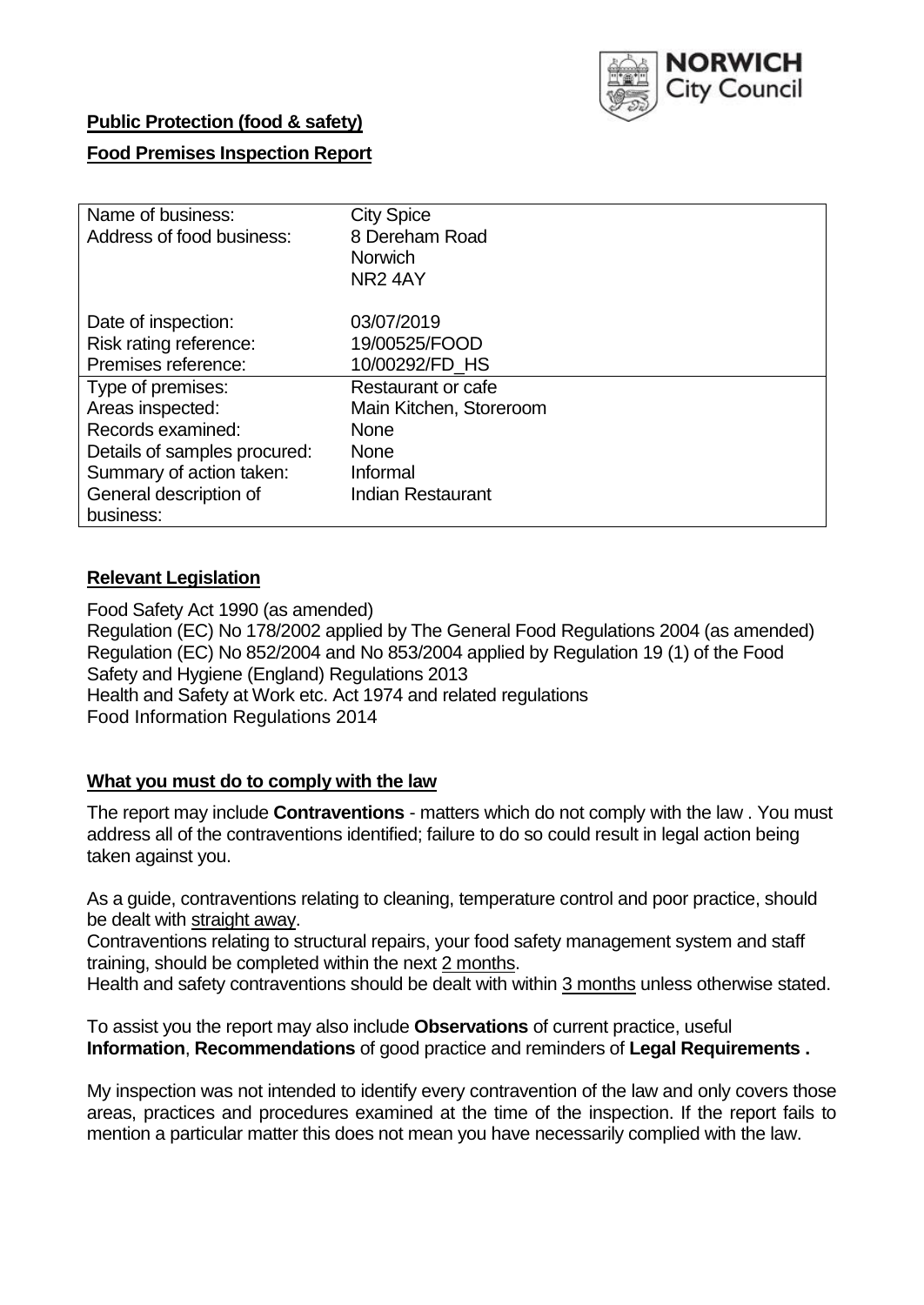# **FOOD SAFETY**

#### **How we calculate your Food Hygiene Rating:**

The food safety section has been divided into the three areas which you are scored against for the hygiene rating: 1. food hygiene and safety procedures, 2. structural requirements and 3. confidence in management/control procedures. Each section begins with a summary of what was observed and the score you have been given. Details of how these scores combine to produce your overall food hygiene rating are shown in the table.

| <b>Compliance Area</b>                     |          |    |          | <b>You Score</b> |                |    |           |                 |          |  |  |
|--------------------------------------------|----------|----|----------|------------------|----------------|----|-----------|-----------------|----------|--|--|
| Food Hygiene and Safety                    |          |    |          | $\Omega$         | 5              | 10 | 15        | 20              | 25       |  |  |
| <b>Structure and Cleaning</b>              |          |    | $\Omega$ | 5                | 10             | 15 | 20        | 25              |          |  |  |
| Confidence in management & control systems |          |    | $\Omega$ | 5                | 10             | 15 | 20        | 30 <sub>1</sub> |          |  |  |
|                                            |          |    |          |                  |                |    |           |                 |          |  |  |
| <b>Your Total score</b>                    | $0 - 15$ | 20 |          | $25 - 30$        | $35 - 40$      |    | $45 - 50$ |                 | > 50     |  |  |
| <b>Your Worst score</b>                    | 5        | 10 |          | 10               | 15             |    | 20        |                 |          |  |  |
|                                            |          |    |          |                  |                |    |           |                 |          |  |  |
| <b>Your Rating is</b>                      | 5        | 4  | 3        |                  | $\overline{2}$ |    |           |                 | $\Omega$ |  |  |

Your Food Hygiene Rating is 3 - a generally satisfactory standard

## **1. Food Hygiene and Safety**

Food hygiene standards are generally satisfactory and maintained. There is evidence of some non-compliance with legal requirements. Some lapses are evident however generally you have satisfactory food handling practices and procedures and adequate control measures to prevent cross-contamination are in place. The contraventions require your attention; although not critical to food safety they may become so if not addressed. **(Score 10)**

000300

#### Contamination risks

**Contravention** The following exposed food to the general risk of cross-contamination with bacteria or allergens or its physical contamination with dirt, foreign objects or chemicals:

- raw food i.e chicken was being stored above ready to eat foods i.e milk and sauces
- food was being stored in an uncovered plastic container on the floor
- the same containers were used for raw and ready-to-eat food
- poppadoms were being stored in dirty containers on newspaper

**Contravention** You could not demonstrate effective heat disinfection of the food equipment and utensils you use for handling both raw and ready-to-eat foods: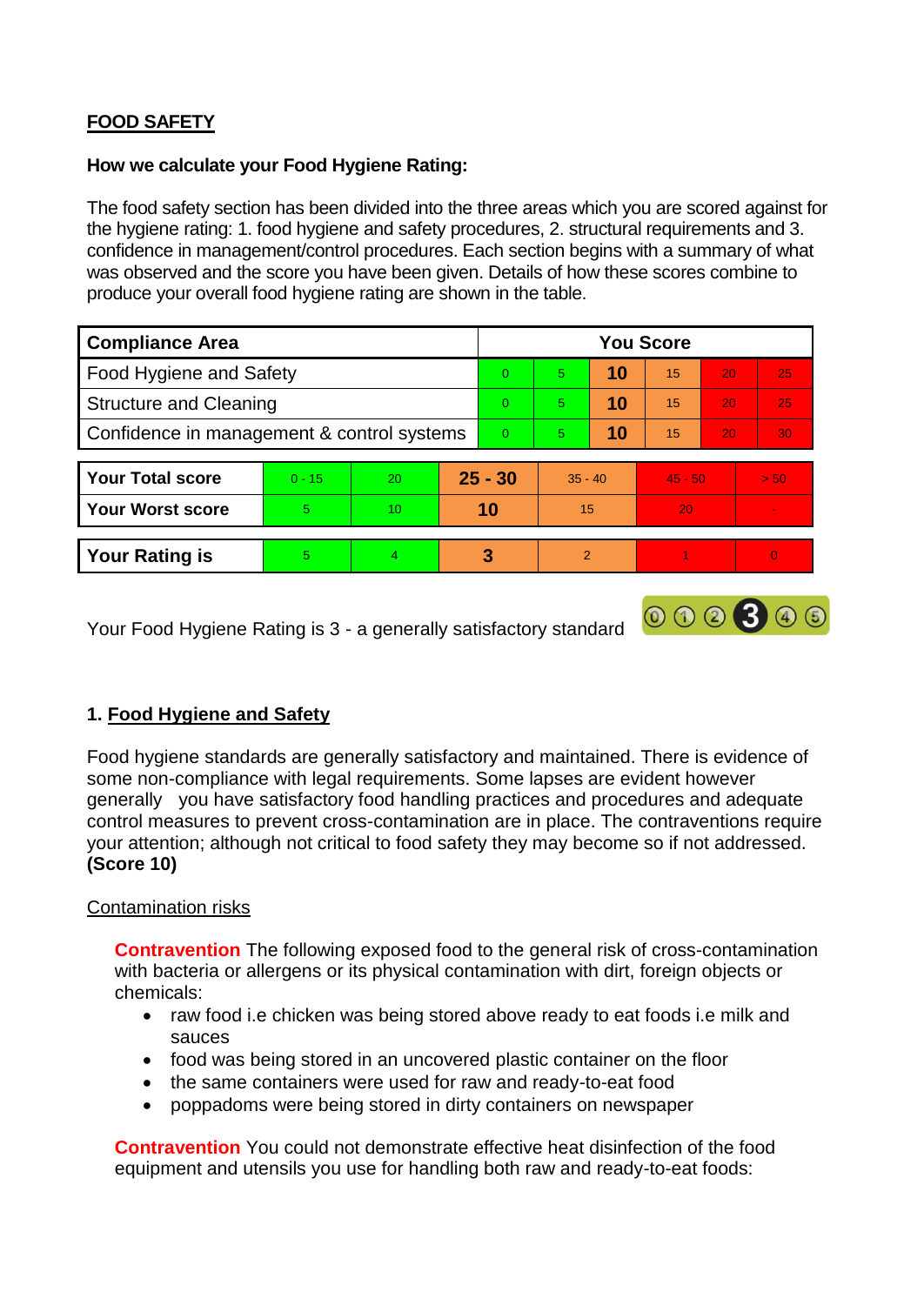• knives, tongs and whisks

**Legal Requirement** At all stages of production, processing and distribution, food must be protected from any contamination likely to render it unfit for human consumption, injurious to health or contaminated in such a way that it would be unreasonable to expect it to be consumed in that state.

**Guidance** The FSA (visit www.food.gov.uk for more information) has issued guidance on controlling E.coli 0157 through:

\* the complete separation of raw and ready-to-eat food

\* the correct use of wash-hand basins and thorough hand-washing

\* having dedicated equipment (including complex equipment) for raw and ready-to-eat foods

\* through 2-stage cleaning and the correct use of sanitisers

\* and by controlling the risks posed by soily vegetables.

**Recommendation** Provide separate equipment and utensils designated for use with either raw or ready-to-eat foods, which can be easily identified (e.g. colour coded) and stored and washed separately.

#### Hand-washing

**Contravention** The following indicated that hand-washing was not suitably managed:

- staff were not seen washing their hands when I visited
- no soap and towel to the wash hand basin behind the bar

**Legal Requirement** Wash hand basin must be provided with hot and cold water and suitable drainage; soap and hygienic means to dry hands.

**Guidance** Hand-washing is required:

\* before handling ready-to-east food

- \* after touching raw food and its packaging, including unwashed fruit and vegetables
- \* after a break/ smoking
- \* after going to the toilet
- \* after cleaning

#### Temperature Control

**Poor practice** The following evidence indicated there was a risk of bacteria growing on food:

• chicken was being defrosted at room temperature

**Recommendation** Frozen foods should be defrosted in the fridge to minimise the risk of pathogenic micro-organisms growing as the temperature of the food increases.

**Contravention** Cooked rice was left out at room temperature. To prevent toxins forming in the cooked rice, you are advised to either keep it hot (above 63°C) or cool it as quickly as possible and store it at or below 8°C prior to being reheated for sale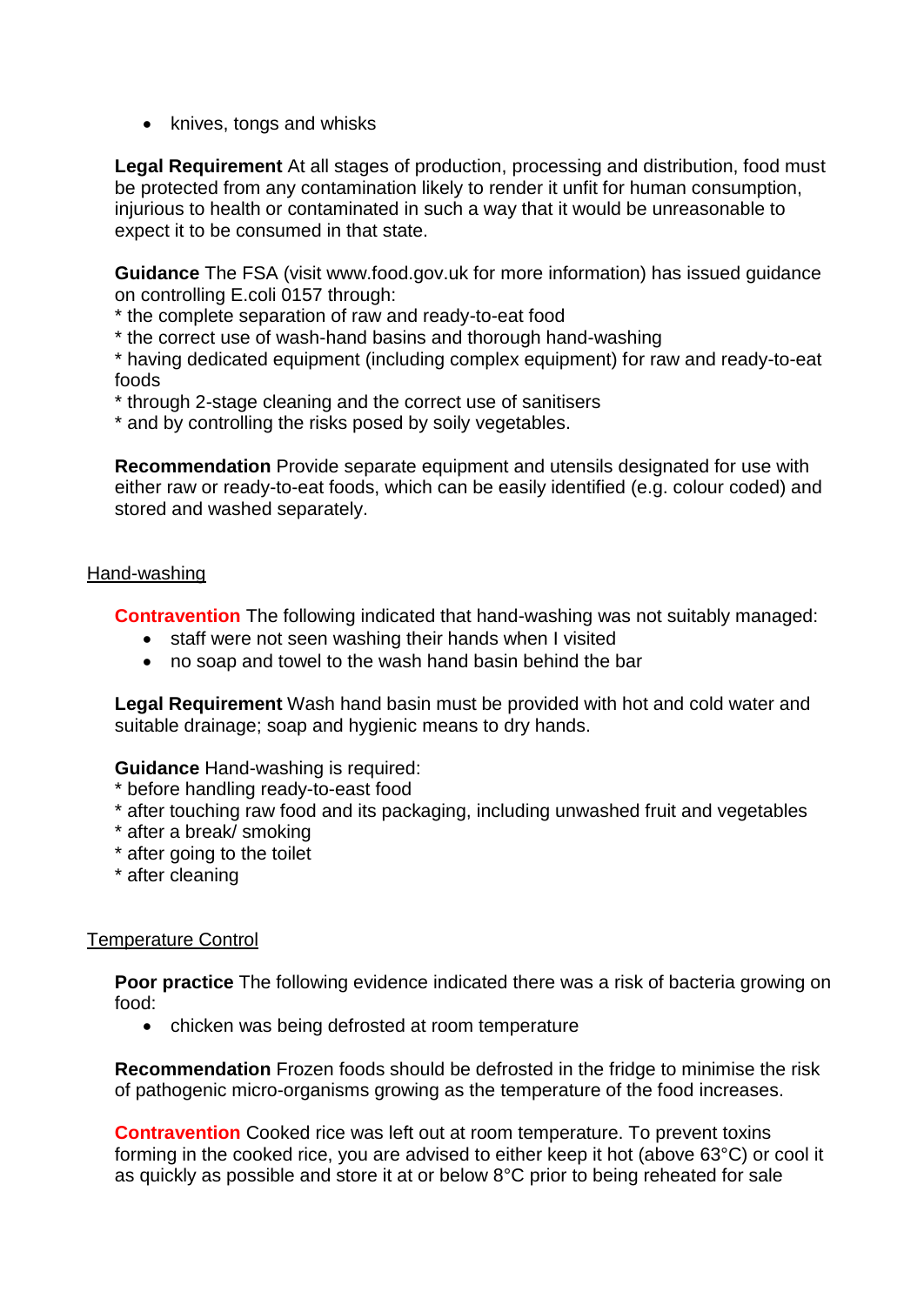#### Poor Practices

**Contravention** The following matters represented poor practice and if allowed to continue may cause food to become contaminated or lead to its deterioration

- personal items i.e tooth brush were being stored above ready to eat food in the store room
- tea-towel was being used to steady the deep fat fryer.
- eggs were being stored at ambient temperature

**Recommendation** It is a government recommendation that eggs are stored in the fridge

## **2. Structure and Cleaning**

The structure facilities and standard of cleaning and maintenance are of a generally satisfactory standard but there are some repairs and/or improvements which are required in order for you to comply with the law. Pest control and waste disposal provisions are adequate. The contraventions require your attention; although not critical to food safety they may become so if not addressed. **(Score 10)**

### Cleaning of Structure

**Contravention** The following items were dirty and require more frequent and thorough cleaning:

- flooring behind and under equipment
- high level cleaning in the kitchen and in the storeroom
- hand contact surfaces such as light switches and door handles
- mastic joints behind sinks
- wash hand basin in the kitchen
- wash hand basin behind the bar

#### Cleaning of Equipment and Food Contact Surfaces

**Contravention** The following items are dirty and must be cleaned:

- fridge and freezer seals
- plastic containers
- chopping boards badly scored and need replacing
- utensils and basket
- seals to the drinks fridge
- chest freezer needs defrosting
- cool boxes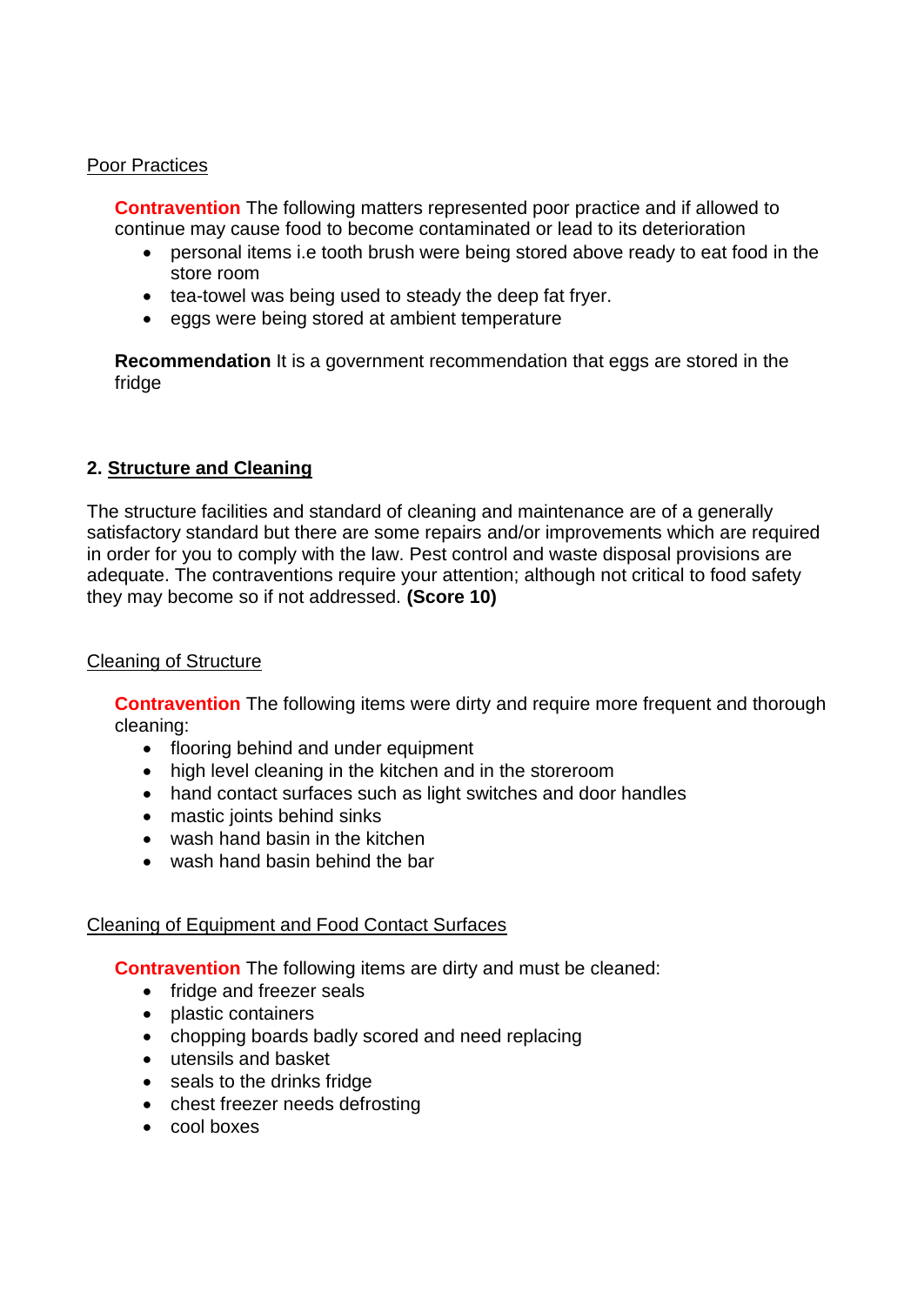#### Facilities and Structural provision

**Contravention** The following facilities were inadequate and must be improved:

• diffusers to lights were missing

### **3. Confidence in Management**

There are generally satisfactory food safety controls in place although there is evidence of some non-compliance with the law. The contraventions require your attention; although not critical to food safety they may become so if not addressed. **(Score 10)**

#### Type of Food Safety Management System Required

**Contravention** Your documented Food Safety Management System or Safer Food Better Business pack was not available for inspection. As a consequence you could not demonstrate an effective system for managing food safety hazards.

**Information** You can download a Safer Food Better Business pack and refill diary pages from the FSA website: www.food.gov.uk/business-industry/caterers/sfbb

**Information** Contact us for details of our Safer Food Better Business workshops on 01603 212747 or visit our webpage www.norwich.gov.uk

**Legal Requirement** Ensure that your food safety management system is available on site so your staff can refer to your procedures and so that daily records of checks can be completed.

#### **Traceability**

**Observation** Your records were such that food could easily be traced back to its supplier.

#### Waste Food and other Refuse

**Observation** You had measures in place to dispose of waste food appropriately and were employing the services of an approved waste contractor.

#### **Training**

**Observation** I was pleased to see that food handlers had been trained to an appropriate level and evidence of their training was made available.

#### Infection Control / Sickness / Exclusion Policy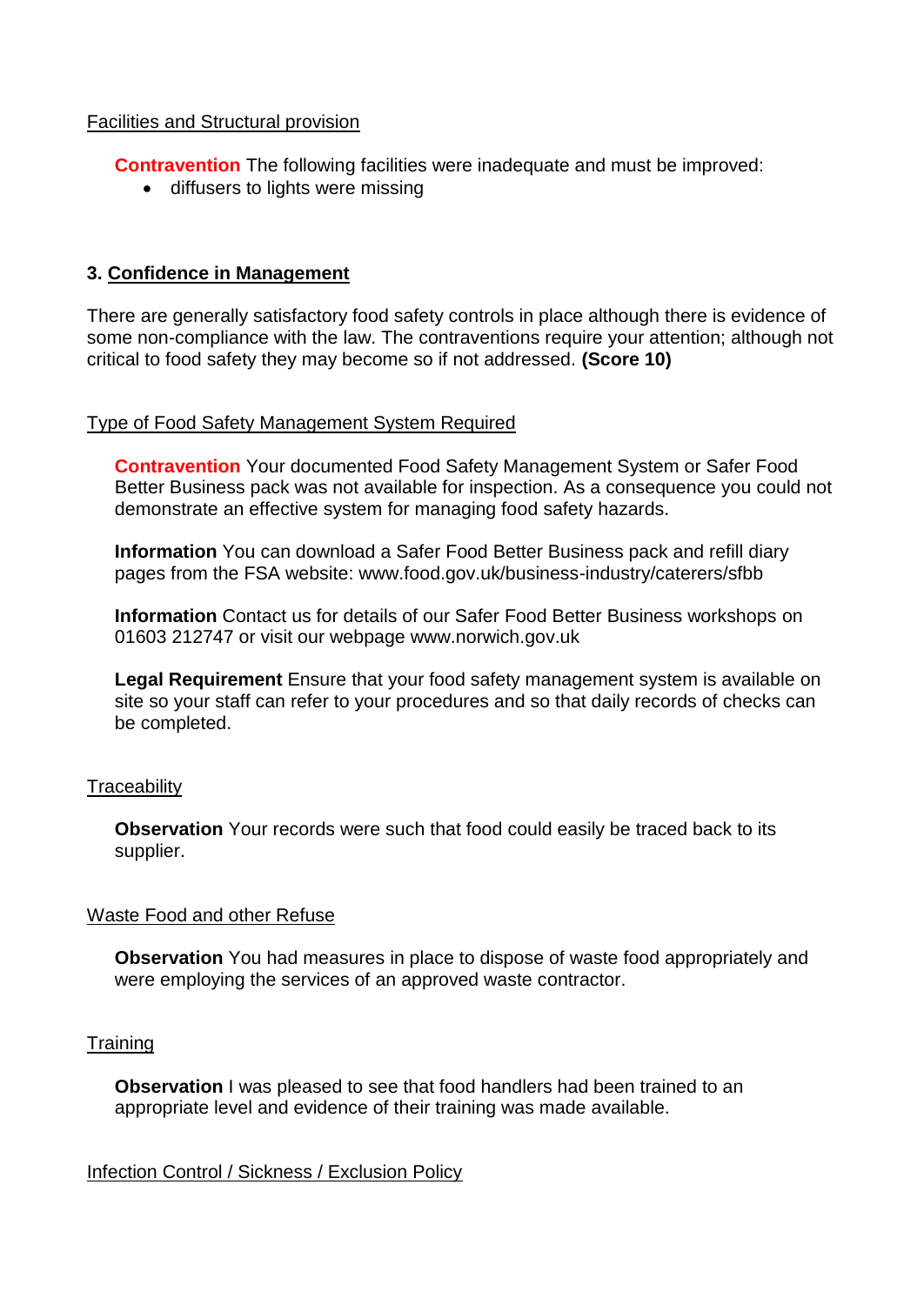**Guidance** Public Health England recommends that food handlers known or suspected to be suffering from a food-borne infection or gastrointestinal illness stay away from work until symptom-free for 48 hours.

### Allergens

**Contravention** You are failing to manage allergens properly:

- You have not identified the allergens present in the food you prepare
- You do not have a system for informing customers about the presence of allergens in the food you prepare
- You are not informing customers about the risk of cross contamination with allergens

**Legal Requirement** Caterers must provide customers with allergy information on all unpackaged food they sell. The potential for cross-contamination by allergens must also be made known to consumers. You can obtain more information from the Trading Standards website www.norfolk.gov.uk/abc

#### **Information** The 14 allergens are:

- cereals containing gluten
- crustaceans, for example prawns, crabs, lobster and crayfish
- eggs
- $\bullet$  fish
- peanuts
- soybeans
- milk
- nuts, such as almonds, hazelnuts, walnuts, pecan nuts, Brazil nuts, pistachio, cashew and macadamia (Queensland) nuts
- celery (and celeriac)
- mustard
- sesame
- sulphur dioxide, which is a preservative found in some dried fruit
- $\bullet$  lupin
- molluscs, for example clams, mussels, whelks, oysters, snails and squid

**Information** Advise your customers how to get allergen information. You can display a sign along the lines of 'ASK OUR STAFF ABOUT ALLERGENS'

**Recommendation** The Food Standards Agency has produced a chart to help you record the allergens present in your food www.food.gov.uk/sites/default/files/media/document/allergen-chart.pdf

**Information** There are Level 2 Awards in Food Allergen Awareness on offer in Dereham. If you are interested contact 0800 689 3512